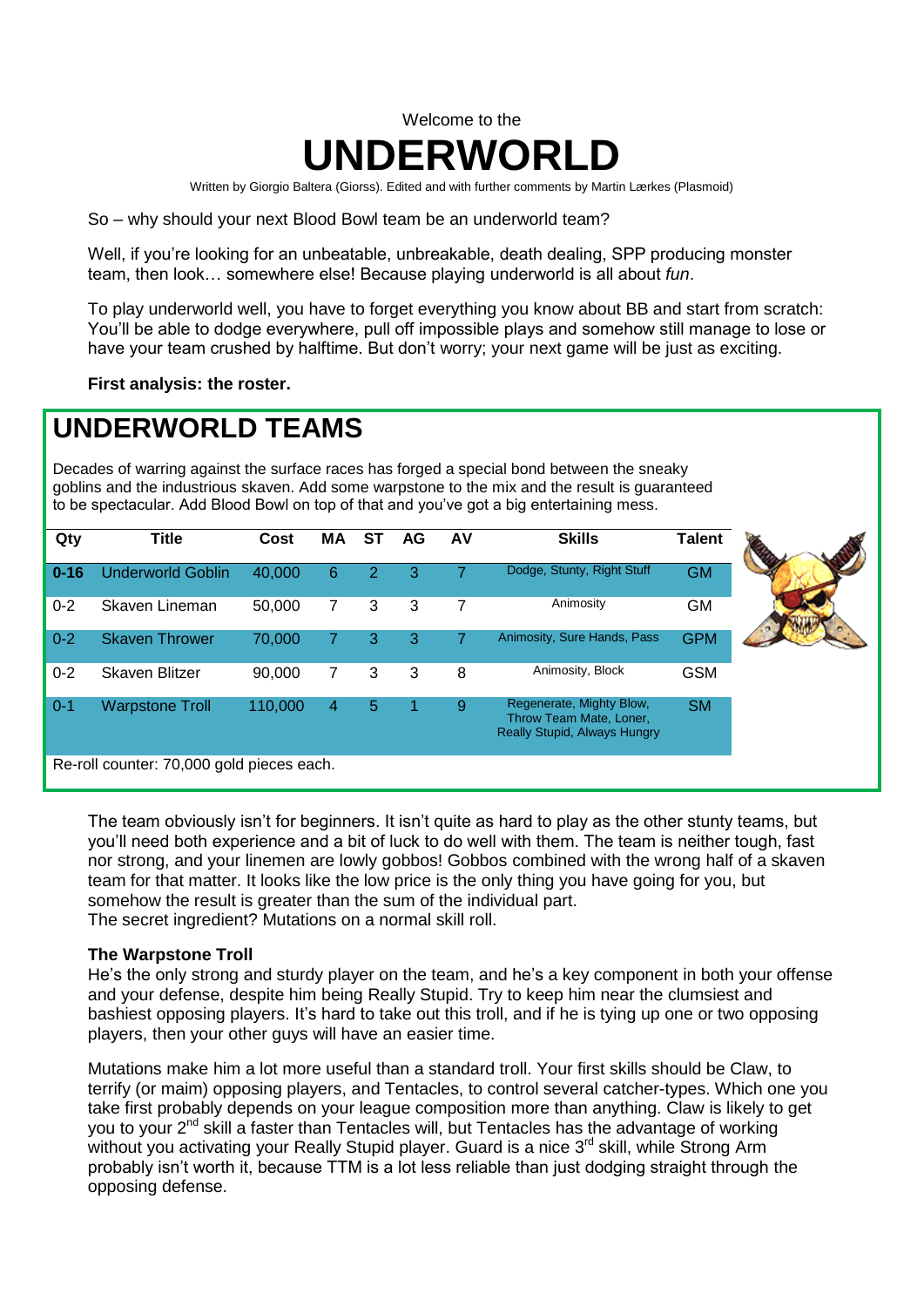On doubles Block is really useful – as it is on most big guys. If you roll a stat increase, ST is great and even combos well with Tentacles. AV might be worth considering, because the Troll can't protect your weaker players when he is taking a dirt nap. All other stats just can't compete with a normal skill pick.

#### **Skaven Blitzers**

They are your most important positionals, and you need them both. Over the course of a full season the Blitzers and the Troll are likely to be the only players that haven't been replaced. The Blitzers are the only players in the game who have normal access to the bash trinity (Mighty Blow, Claw and Piling On) while starting with that all important Block skill. Too bad their team mates suck.

One needs Mighty Blow, Claw and Piling On, in that order, stopping only for Jump Up on doubles. Once he has all 3, anything that makes him deadlier will do: Tackle, Frenzy, Grab, Juggernaut or Horns come to mind.

The other blitzer could be skilled as a copy of the first one. Every opposing player you remove will help you keep up with your opponent, who is no doubt taking your gobbos off the pitch too. But as only one player can blitz per turn, you should at least consider training the 2<sup>nd</sup> Blitzer for a supporting role: Guard will both protect the gobbos and help them make blocks, while Mighty Blow will remove opposing players and at the same time make them less likely to put a TZ on your Blitzer. Tackle, Horns and Two Heads may all be worth it, depending on your style of play. Take Dodge on doubles – in which case Blodge, Guard, Stand Firm is awesome.

Any stat will be a big boost – take it. Deciding between MA+ and AV+ is hard. Probably the bashy blitzer needs AV and the supporter MA.

#### **Throwers**

They're called throwers, but they might as well be called runners – or even receivers! Their skill access makes them flexible, and they'll probably develop fast, because if all goes well they'll be picking up the ball and running in the touchdowns. You should only pass or handoff if you are in a hurry or under pressure.

One thrower should be developed as your main ball carrier or runner – if he happens to get hurt in a match, the other one can stand in reasonably well with just his starting skills. For the runner Extra Arms is a great skill – combined with sure hands it will prevent many turnovers. Block is useful too, because ball carriers tend to get blitzed. I usually take block before extra arms, since sure hands is enough to take the ball from the ground. With block I have more protection and I can blitz with them. On doubles, dodge is great for the same reason – but if you don't roll doubles then Two Heads can be quite useful. So can Big Hand, even if it is usually best on gobbos, who can wiggle their way into a tight spot easily.

The second thrower can be developed as an additional Blitzer, so Block, Horns, 2-Heads, and so on. If you get doubles, usually Dodge is a good choice, but think about mighty blow, it could give life to your other players! And after mighty blow, you could take claw!

Take any stat you can get, with MA for the runner and AV for the 'Blitzer'.

#### **Linerats**

They are the least important skaven players on the team, but they are still ST3 (and they can receive the ball without an animosity roll). They die easily, but they are cheap. I use both of them as Blitzers/safeties. Wrestle, Tackle, on both, then one with strip ball, one with horns. 2 heads is also useful. These back-up blitzers can handle Blodgers and ball-carriers, but in most situations you should look for a good blitz with your bashy Blitzer.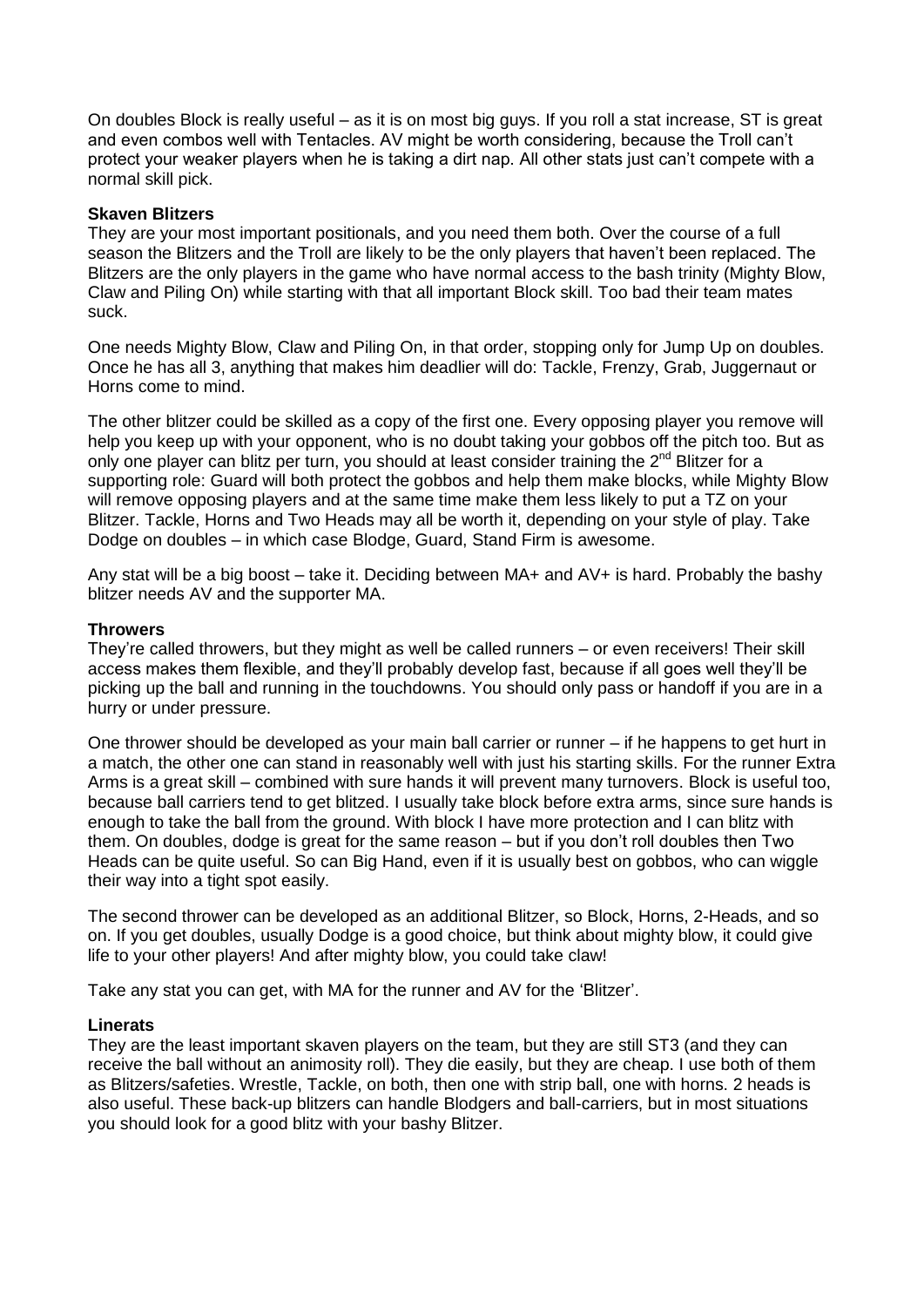#### **Underworld Goblins** !

Mutated goblins are the key to whatever power the underworld team has.

As rookies they're little more than cannon fodder, but when they get their first skill their usefulness increases dramatically. That skill should (almost) always be Two Heads! It increases their mobility greatly, allowing them to go everywhere on a 2+. Do it and make your opponent crazy! Or just tell your opponent that your goblin could go at 2+ in every place (one of my underworld gobbo players is usually called Dr. Everywhere). Your mobility just might scare your opponent, hopefully making him play overly cautiously.

After 2 Heads you could start to customize your gobbos as you want. A double in combo with 2 Heads could be wrestle/block (then Horns) to blitz in cage or Guard to take a guard everywhere (even in cage) . As normal skill extra arms is interesting – it could make your gobbo a ball-carrier, freeing up an ST3 skaven to do other things, or it could make the gobbo a reliable receiver.

Big hand could take the ball everywhere: extra arms/big hand/2 heads is a very useful combo, but 3 skills gobbos are rare - they usually die before that!

If you're lucky enough to get an ST3 gobbo, then he needs Horns and 2-Heads ASAP. MA+ is useful for the desperation OTS, and AV+ gobbos could go on the LOS, but that just might be a waste. AG+ rocks – it is 2-Heads and Extra Arms rolled into one, so follow up with Big Hand - Horns is probably too risky.

Diving Tackle and Side Step are awesome skills for blocking running lanes – but you have to seriously consider whether you shouldn't just be grabbing more mutations. On doubles, Block may sound boring, but it's a life saver.

Plasmoid adds: As a rule of thumb, this team needs to stay mobile and stay alive. Your players can do wonderful things, but it won't help if you're heavily outnumbered. You need a dedicated killer, to try to keep up with your opponents cas' count, as well as player protection on everyone else. I'd pretty much go with dodge on all skaven doubles, and block or dodge on all gobbo doubles. In time a lot of your players will be blodgers or wrodgers.

I took extra arms as first skill on both the throwers, and haven't regretted it. I've also been surprisingly satisfied with Kick-Off return on one of them. It helps him cover the back-field alone, freeing the other thrower up for offensive duties, and it really helps on those desperate OTS attempts.

I went for wrestle on the linemen, as I found that my other players didn't really have the time (or the skill access) to take tackle as early as I wanted.

For the Troll, I prefer Tentacles over Claw. Then again, I'm a conservative coach. But I do that without Claw as first pick, 16 SPPs is a long way off. I also really recommend Stand Firm. In my experience a Tentacles (Stand Firm) Troll working in tandem with a frenzy Blitzer or Lineman can set up those all-important crowd surfs, that can help you to not get outnumbered.

#### **Attack**

Attacking with Underworld can be tricky. No real bash power, no speed, low AV. You can't move the ball as fast as the elves, and 2-1 grinding could end in disaster.

You need to play a running drive, moving your cage and creating spaces to move the cage forward. Use the Troll as middle pillar and blitz with Blitzers (or other skaven) to open a space. If it's impossible, try to change side. Try to score as late as you can to make an opposing equalizer harder. If you have players on the bench and you've got the upper hand, then fouling lots in the first half can set you up for a  $2^{nd}$ -half advantage.

If you're in a hurry or it seems difficult to score, try to divide opponent's forces in two sides. A goblin decoy is hard to stop with anything but the blitz – and if your opponent blitzes your decoy,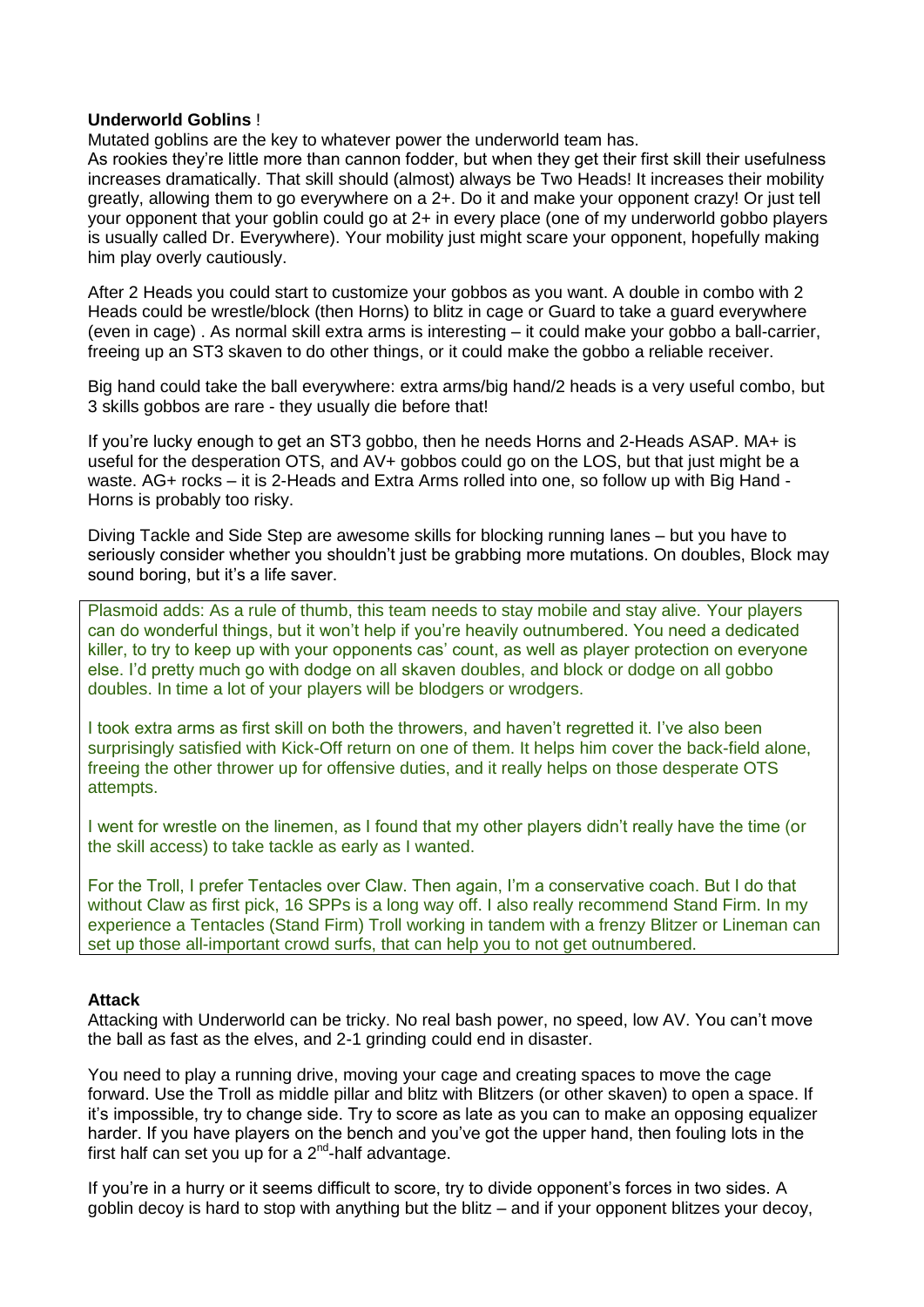then your cage will be in a safer position. Don't do risky moves until your cage is set up properly. After that you can try something strange or difficult with 1-2 gobos. It creates fear in your opponent and it could give you important advantage to go forward and score.

Plasmoid adds: I've generally found Underworld offense to be reasonably reliable. Able to score reasonably fast, but also able to drag it out if you have to – that just requires some dodge rolls from time to time.

I try to pick it up with the Throwers and run it in with the Throwers. Mind you, an Accurate thrower opens up your options quite a bit. Keeps your opponent on his toes.

#### **Defense**

Even if they seem useless, the Underworld team has a strong defense (except against dwarves and blockers like norse). They can withstand quite a bit, just like the Amazons, just be falling back slowly, and sometimes risking taking a few blocks from blockless opponents. Just don't rely too heavily on Dodge – Nuffle will get you eventually, but just grin and bear it like a true gobbo: They're born to risk and die!

The team can do amazing things with a handful of good rolls - but be careful, taking no risk at all is always a good defense, and if you keep taking chances it will take a heavy toll on your team. If you realize that it's impossible (or very unlikely) that you'll stop your opponent, then remember to save your Troll and a Team ReRoll, so you can try to OTS! When it works it can get you back in a game that looked lost. Do not use TTM unless you have to: Dodging is always easier than throwing players around!

Against heavy teams, if you have claws and/or mighty blows, try to use them every turn and to protect your own hitters (maybe except the troll). Your opponent will see soon some of his strong players leave the pitch, which just might cost him his appetite for stalling! It's scary to face a developed Underworld team, where both sides can easily suffer 5-6 casualties – if the casualties you suffer are on your less important players then such a bloodbath could be in your favor. If your opponents numbers start to dwindle, or he forgets to protect the ball properly, then it's time to send in a horned gobbo for a shot at the ball. If it works, one of your specialists can grab the ball for you.



Here are my 2 basic defensive set-ups:

1 Troll, 2-3 Blitzer, 4-5 Thrower, 6-7 Lineman, 8-11 gobbo.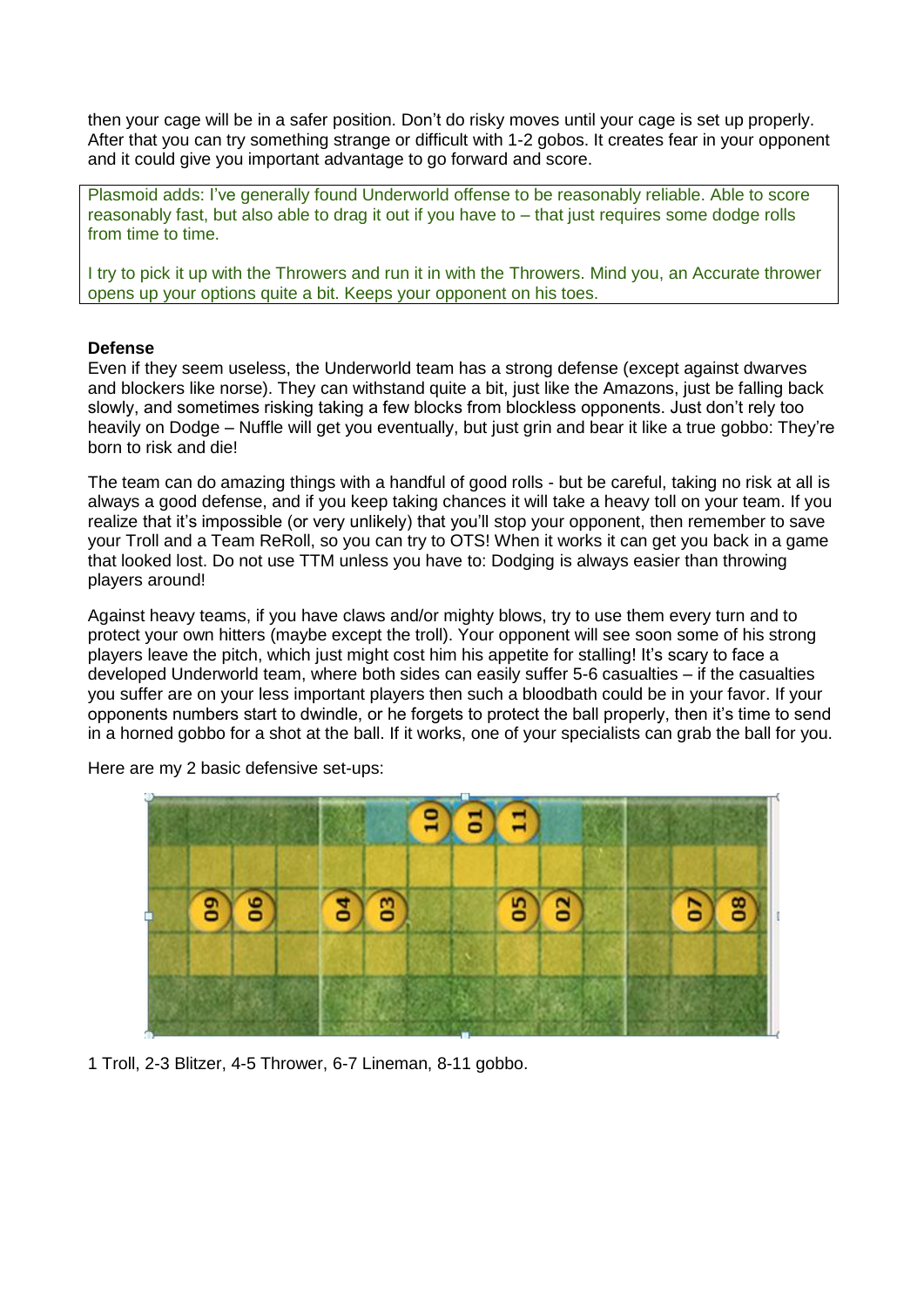

1 Troll, 2-3 Blitzer, 4-5 Thrower, 6-7 Lineman, 8-11 gobbo.

#### Plasmoid adds:

With a few skilled gobbos in your team, your defense options start to get quite interesting. Running into a cage, knocking down the ball carrier, then scooping up the ball with a big hand players sounds pretty darn lovely. Just remember that you also need to survive. Every time you try to pull something like that, you're likely to leave a lot of players in positions, where they will get blocked. So think about the health of your players. And let the threat of what you *could* do work in your favour.

I should also note that I've often used the blitzers (alongside the Troll) on the LOS. Especially in the early stages of a league, the extra AV and Block means that they're likely to survive the opening turn. It may sound risky, but *sometimes* it is riskier to have 2 gobbos destroyed leaving you outnumbered for the entire drive.

### Plasmoid adds - TTM:

Despite the excitement of Gio and I, Underworld aren't easy to play. You'll need every weapon in your arsenal – including TTM. Risky? Certainly! But sometimes it can save your bacon.

First off, there is more to TTM than just the end of half desperation OTS attempt. Mind you, the 4+ landing roll can be scary, but if you're not throwing the ball carrier, then it isn't a turnover. Remember that, because that allows you to do some unique stuff.

For example, throw an Extra Arms goblin ahead. If he lands on his feet, then you can hand off to him on a 2+ and let him run even further, for a long range surprise TD. Also remember that if an opposing would-be-ball-carrier flubs the pick-up (or your wizard brings him down), then a thrown gobbo can earn you a very fast touchdown. Finally, a gobbo with jump up (and AV) can be thrown at an opposing cage, then jump up to block off one of the corners, allowing a non-stunty player (like a horns blitzer) to access the centre of the cage with a blitz. Lobbing a diving tackle gobbo into an otherwise unreachable position can also slow an opposing offense down.

#### And then there's the actual OTS.

Setting up is crucial. A kick-off return Thrower can help a lot, but other than that, picking up with an extra arms gobbo will save you an animosity roll. Spread your gobbos out. Put one or two right next to the halfway line. If everything works out then your troll can step 1 square into the opposing half and throw the gobbo, for a welcome move boost. If you the ball can't reach those guys, then have a reserve or two 2 squares behind them. The Troll can still throw those from one square closer to the line, meaning you can aim 5 square into the opposing half. If your gobbo doesn't scatter backwards, then he can still reach the EZ. Good luck with the dice!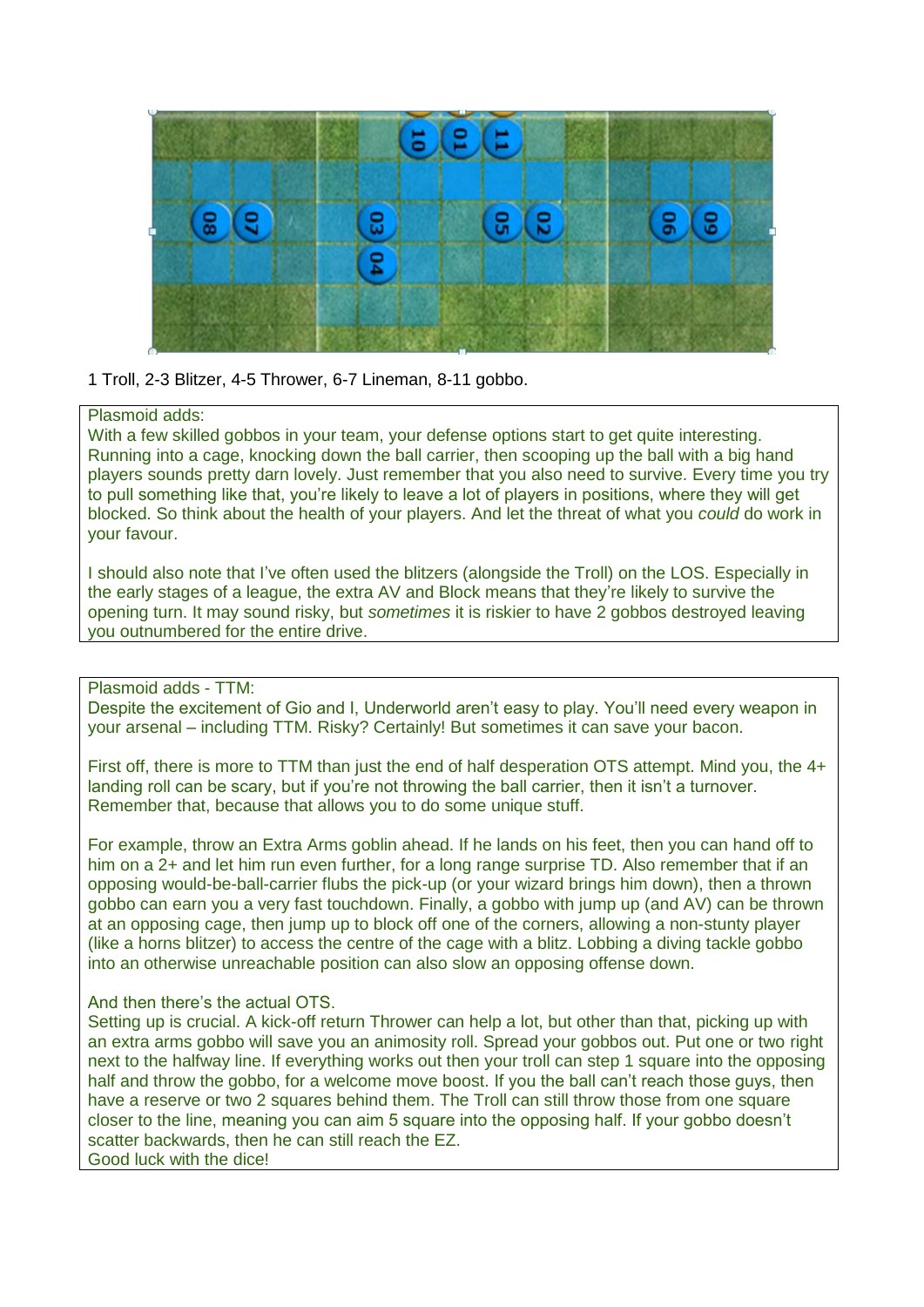#### **About animosity**

First, I recommend reading the rulebook. Note that a gobbo can hand off to a skaven with no animosity roll - this is important! It

Another useful thing about animosity is that if your thrower rolls 1 on animosity to pass to a gobbo and you don't want (or can't) reroll the dice, you can change your target to a skaven player, giving you a  $2^{nd}$  chance. Finally you can avoid the  $2+$  entirely by throwing to an empty square – and then have a Diving Catch gobbo scoop up the ball, just be aware that you can't decide to throw to an empty square if you've failed the animosity roll already.

#### **Starting rosters**

Once you start skilling your players you can take your team in almost any direction you want. But first you need to get the team off the ground. Always include the Warpstone Troll and both Blitzers in your starting line-up. At least one thrower is also essential, but really you want as many non-ST2 players as possible.

The big decision is number of players vis-à-vis number of rerolls. I favour lots of players as they're all fragile, not to mention that fouling can be a worthwhile strategy for you. On top of that, you have many stability-skills on the team, so if you play a little conservatively 3 rerolls ought to be enough.

Finally, you should decide between a starting apothecary vs. Fan Factor and coaching staff. In an established league, you can induce an apothecary (or two) and spend your money on rerolls or fan factor. In a new league starting without an apothecary is quite dangerous, because your players are so fragile. On the other hand, the opposing teams can't be all that deadly yet, so it just might be a worthwhile gamble.

| <b>New League</b>         |      | <b>New League, v.2</b> |             | <b>Established League</b> |             |
|---------------------------|------|------------------------|-------------|---------------------------|-------------|
| 1 Warpstone Troll<br>110K |      | 1 Warpstone Troll      | 110K        | 1 Warpstone Troll         | 110K        |
| 2 Blitzers                | 180K | 2 Blitzers             | <b>180K</b> | 2 Blitzers                | 180K        |
| 2 Throwers<br>140K        |      | 1 Throwers             | 70K         | 1 Thrower                 | <b>70K</b>  |
| 2 Linerats<br>100K        |      | 2 Linerats             | 100K        | 2 Linerats                | 100K        |
| 6 Goblins<br>240K         |      | 8 Goblins              | 320K        | 5 Goblins                 | 200K        |
| 0 Apothecary              | 0K   | 0 Apothecary           | 0K          | 1 Apothecary              | <b>50K</b>  |
| 3 ReRolls                 | 210K | 3 ReRolls              | 210K        | 4 ReRolls                 | <b>280K</b> |
| 0 Fan Factor              | 0K   | 0 Fan Factor           | 0K          | 0 Fan Factor              | 0K          |
| 0 Coaching staff          | 0K   | 0 Coaching staff       | 0K          | 0 Coaching Staff          | 0K          |
|                           | 980K |                        | 990K        |                           | 990K        |

## **Tourney Advice**

| <b>TV100</b>              |       | <b>TV105</b>      |                | <b>TV110</b>      |      |  |
|---------------------------|-------|-------------------|----------------|-------------------|------|--|
| 1 Warpstone Troll<br>110K |       | 1 Warpstone Troll | 110K           | 1 Warpstone Troll | 110K |  |
| 2 Blitzers                | 180K  | 2 Blitzers        | <b>180K</b>    | 2 Blitzers        | 180K |  |
| 2 Throwers<br>140K        |       | 2 Throwers        | 140K           | 2 Throwers        | 140K |  |
| 2 Linerats<br>100K        |       | 2 Linerats        | 100K           | 2 Linerats        | 100K |  |
| 7 Goblins*<br>280K        |       | 6 Goblins         | 240K           | 7 Goblins         | 280K |  |
| 1 Apothecary              | 50K   | 1 Apothecary      | 50K            | 1 Apothecary      | 50K  |  |
| 2 ReRolls                 | 140K  | 3 ReRolls         | 210K           | 3 ReRolls         | 210K |  |
| 0 Fan Factor              | 0K    | 0 Fan Factor      | 0 <sup>K</sup> | 1 Fan Factor      | 10K  |  |
| 0 Coaching staff<br>0K    |       | 2 Coaching staff  | <b>20K</b>     | 2 Coaching Staff  | 20K  |  |
|                           | 1000K |                   | 1050K          | 1100K             |      |  |

\*Rerolls are not as useful as lots of players. But you could drop 2 gobbos for a ReRoll.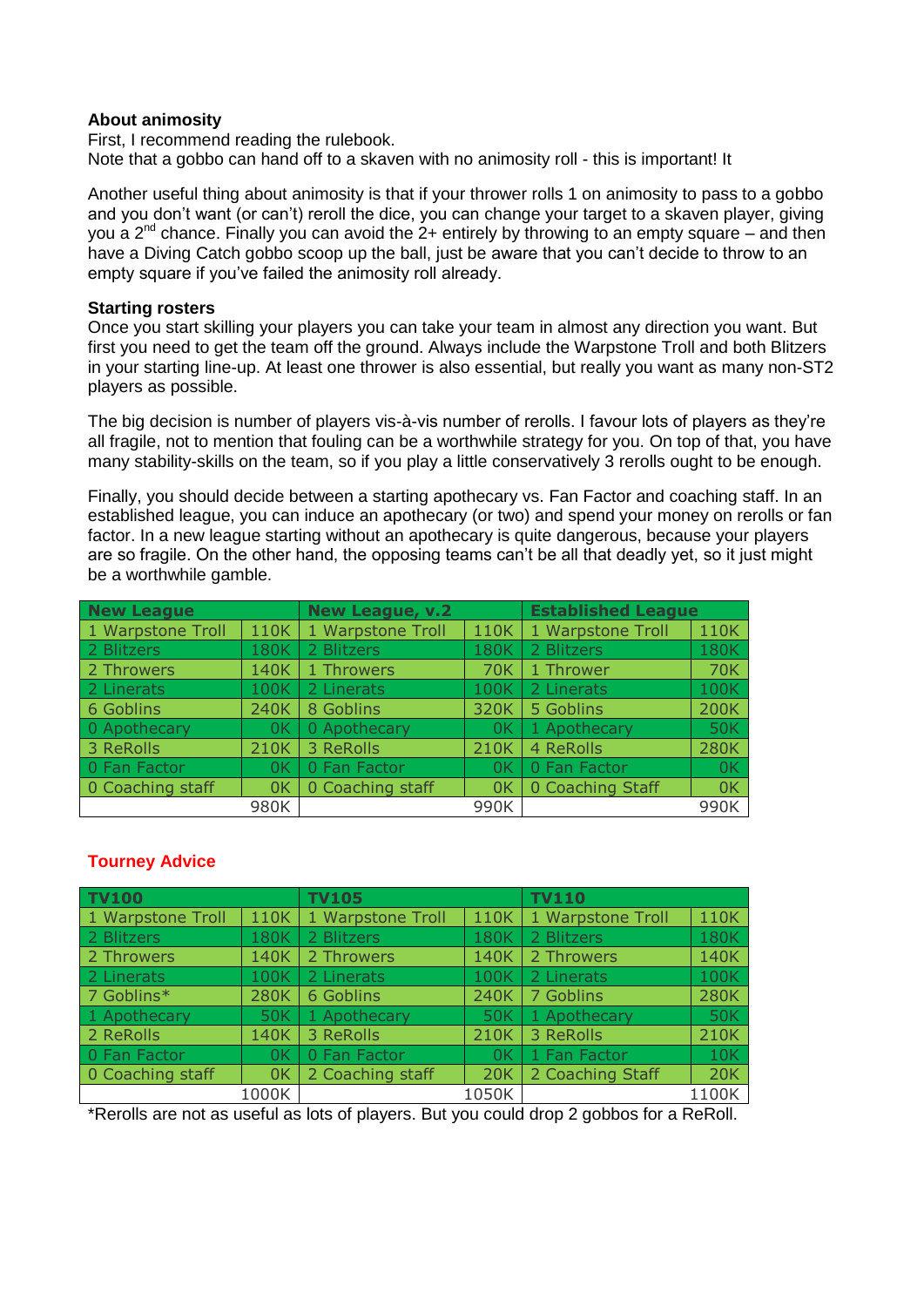#### **Skills:**

Troll: if there is doubles you can choose to give him Block, you need reliability, otherwise claw is a good choice. Tentacles could be fun, but usually it does not work so much. Block is nice. I've tried Claw, but didn't like needing to block so much with my loner. He had some spectacular turnovers. Next time I'll try Tentacles (combined with a frenzy player)

Blitzers: MB and claw/tackle/MB. I like MB / MB but many ones like tackle. You should be able to kill all and then foul, so go for it! Claw could be useful if your troll has not it. I put my one doubles skill on a blitzer, making him a blodger. That worked very well. I do like tackle, but perhaps frenzy is better. But it is also very risky.

Throwers: block, extra arms, leader, dodge(double). I like to have one more blitzer, so block is good to defend your carrier. Extra arms could be useful, but does not help on defense. Dodge is nice to recover ball, exit from bad situations, but take it only if you can get two doubles, block on troll probably is the best solution for only a double. Leader is nice to the second thrower to get another RR. At 1000 TV it's really nice.

Linerat: wrestle, wrestle. I use it to attack blodger carriers and to defend against nasty slow bashers. It takes down players then you can foul with gobos!

Gobos: usually I keep them without skills because they die easy. Maybe you can take one with two heads to dodge everywhere (please call him Dr. Everywhere!).

I took one with Two Heads. He had some terrible luck, but even so, I'd definitely do it again. Especially if the tournament rules grant an extra skill or 2 to the non-tier-1 teams.

#### **An overview against every race:** (By Gio)

Amazons: they are nasty, not fast but full of dodge. You are also full of dodge, but less.. and you have only 2 block players. Try to use well your troll pillar to stop all those dodging girls. Probably zonnies will have many guards, so you need to divide them and move fast. But really no idea to win, the only way is to bash them! Once I got an incredible tie... I was 0-2 at my  $6<sup>th</sup>$  of  $2<sup>nd</sup>$  half... got a good TTM and a blitz after! So I scored 2-2!

Chaos: keep in mind that they can bash your gobos 3d everywhere… then you should be able to kill them with claw and MB. A nice matchup

Chaos Dwarf: no idea how to face them. Try to score as soon as possible and to defend some way. Since you are exposed to fast bulls and tackle dwarfs, you can't play. Claws could help, but opponent's guard will destroy you soon. They are even more difficult to face than dwarves.

Chaos Pact: they have few skills so just avoid the hand to hand and try to slow them. You can attack by the normal way running your cage. Their bashy power will try to hit your skavens, so keep your throwers and blitzers well protected.

Dark Elf: they are bastard, so use your fouls, take out key players and try to forward your cage. In defense you have to slow their cage and maybe to blitz the carrier with gobos.

Dwarf: they will destroy your players, but they are slow. You can try to slow them and to divide them. Troll should bring all those guards and maybe his claw could hit! In attack try to score fast or you will be crushed!

Elf: they have a good defense and the best attack, so you need to apply the 2-1 technique and to foul them. Your bashy power should give you a good advantage when you put TZs on all those people.

Goblin: these are nasty, because they can block your gobos, they have chainsaw, but probably your blitzers will destroy them soon. Try to kill a gobo every turn by the blitzers, don't foul, only on the pogo!